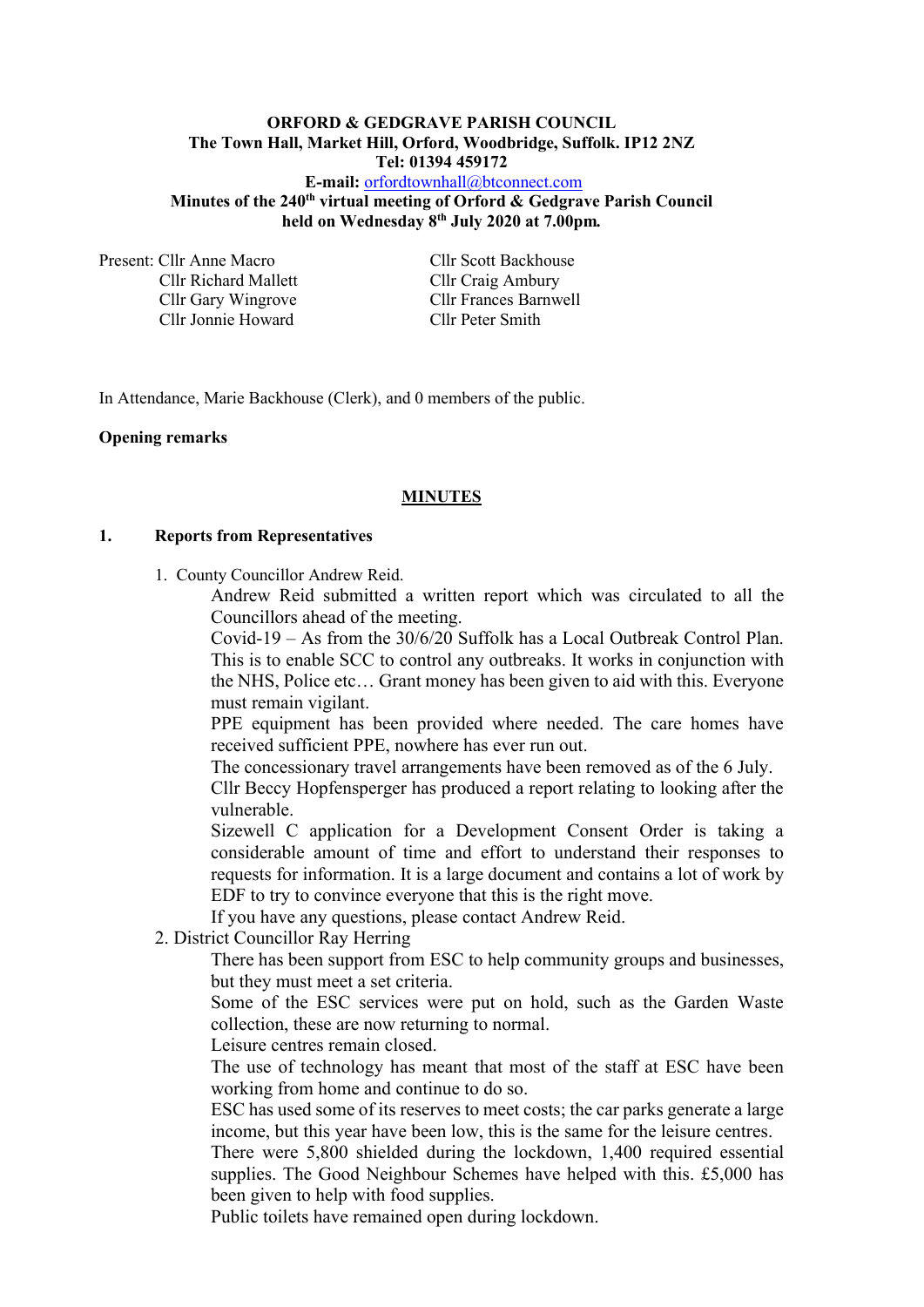It is now important to get people back to work but remaining vigilant to prevent another outbreak of Covid-19 and to protect the families. Cllr Macro thanked Andrew Reid and Ray herring for attending. Andrew Reid and Ray Herring left the meeting at 19.20.

- **2. Apologies for absence:** Cllr M Smy, Cllr M Green, Cllr M Iliff & Cllr I Thornton
- **3. Acceptance of Apologies** The Councillors all agreed to accept the apologies.
- **4. Declarations of interest:** None
- **5. Applications for dispensation:** None
- **6. It was unanimously agreed that the minutes of the 239 th Parish Council meeting held on the 10th June 2020.**
- **7. Matters arising from the 239th Parish Council meeting held on the 10th June 2020.** None
- **8. Contributions by members of the public.** None

#### **9. Finance**

9.1 The Council received, noted, and approved the cheques and balances from  $1<sup>st</sup>$  June –  $30<sup>th</sup>$ June 2020.

9.2 The Council received, noted, and approved the quarterly accounts to the end of June 2020. 9.3 AGAR Section 2 – the Clerk reported that there had been an amendment to the form following recommendations from the Internal Auditor. The Treasurer had received a late payment and had changed some of the paperwork but not the AGAR. The Councillors agreed the amendment.

#### **10. Planning**

DC/20/2323/TCA – Merchant House, Broad Street, Orford, IP12 2NQ

This was a request for a Beech Tree to have a 30% crown reduction, as the tree is becoming too large for the garden.

Cllr Mallett commented that he had been to look at the tree, the work was to be completed by a reputable tree surgeon, he had no objection to the work being completed. The Councillors had no objection to this proposal.

#### **Other notifications:**

The Clerk informed the Councillors that there had been an email from a resident concerning the land north of Mill close development.

Cllr Wingrove commented that he was concerned as to where the S106 money was going to. Cllr Smith asked where the planning process was now? Should we contact the planning officer and ask these questions.

It was agreed by all the Councillors that Cllr Smith should contact the planning officer and ask the questions ahead of the next PC meeting.

### **11. Parish Council Business: -**

### **(1) Friends Garage update**

Cllr Macro reported that she had no response from the owner regarding the tidying of the site. She will contact him again, ahead of the next meeting.